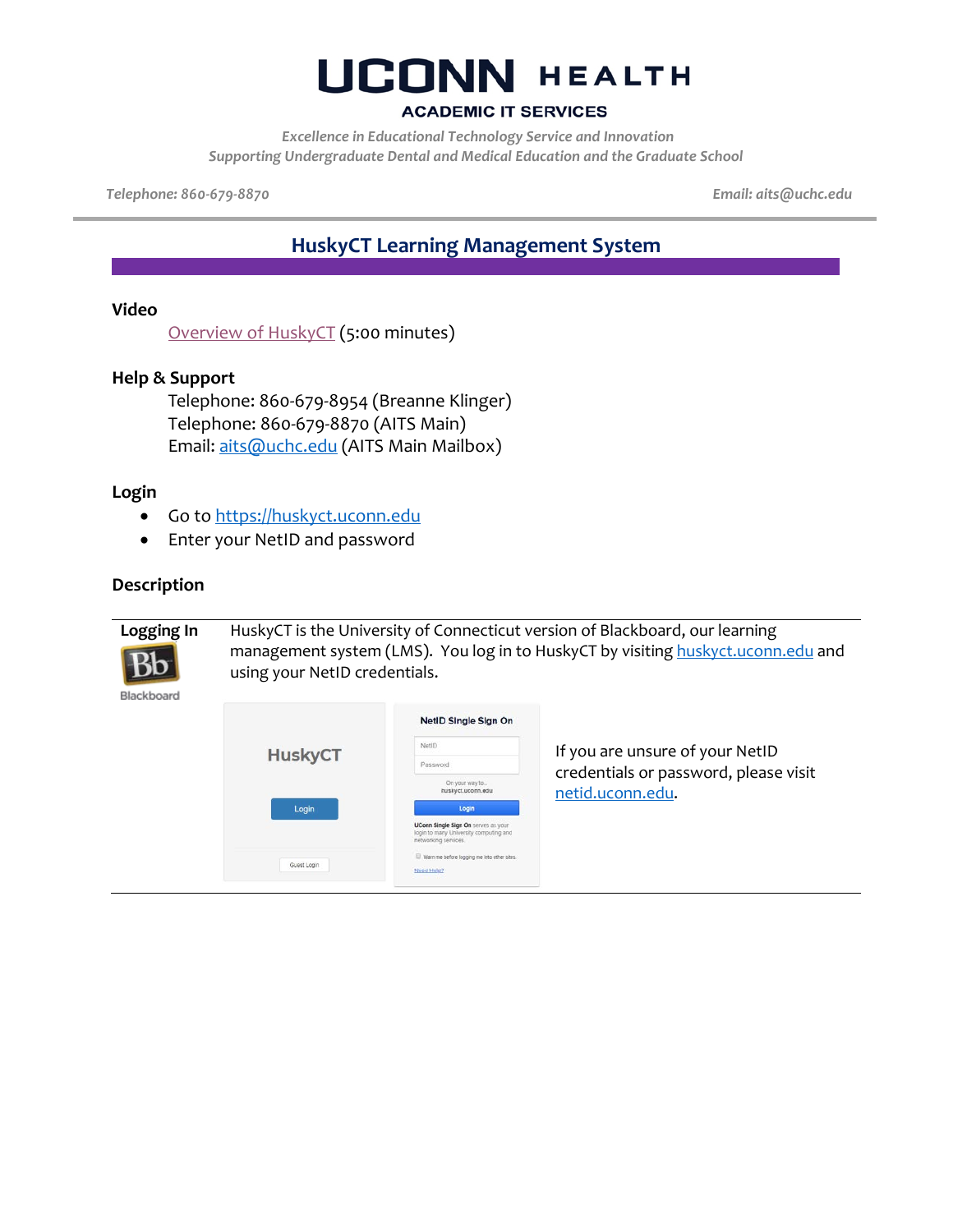### **UCONN HEALTH**

#### **ACADEMIC IT SERVICES**

*Excellence in Educational Technology Service and Innovation Supporting Undergraduate Dental and Medical Education and the Graduate School*

*Telephone: 860-679-8870 Email: aits@uchc.edu*

| Getting<br><b>HuskyCT</b> | <b>Student Help</b><br><b>Notifications Dashboard</b><br>My Courses<br>Instructor<br>d <sub>D</sub>                                                                                                                                                                                      | Husk<br>to st          |
|---------------------------|------------------------------------------------------------------------------------------------------------------------------------------------------------------------------------------------------------------------------------------------------------------------------------------|------------------------|
| <b>Technical</b>          | Add Module                                                                                                                                                                                                                                                                               | weel                   |
| <b>Support</b>            | Student Help                                                                                                                                                                                                                                                                             | reacl                  |
|                           | <b>Student Self-Service Help Guides</b><br><b>B</b> Search by Term:<br>How can we help you?<br>Go<br>* Search results are displayed in a new tab/window. Help files will be specific to the student role and UConn's current version of Blackboard.<br>Choose by Topic:  Select a Topic- | Onlir<br>avail         |
|                           | <b>Support Options</b><br>Blackboard Support (Students) (24/7)<br><b>2 1-855-308-5616</b><br>> Chat with a Support Representative                                                                                                                                                        | A vai<br>can a<br>Heln |

kyCT technical support is available udents 24 hours a day, 7 days a k. Technical support can be hed by calling 1-855-308-5616.

ne, chat-based support is also lable.

riety of self-service help guides also be accessed on the Student p tab of HuskyCT.

HuskyCT technical support contact information is also available prior to log-in, on the main HuskyCT log-in screen.

| <b>UCONN UNIVERSITY OF CONNECTICUT</b>                                                                                                                                                                                                                                                                                   | $Q$ $AZ$                                                                                                                                                                                                                                     |                      |
|--------------------------------------------------------------------------------------------------------------------------------------------------------------------------------------------------------------------------------------------------------------------------------------------------------------------------|----------------------------------------------------------------------------------------------------------------------------------------------------------------------------------------------------------------------------------------------|----------------------|
| Announcements<br><b>Library Resources</b><br>The library resources link previously associated with<br>electronic and physical reserve requests has been<br>deactivated. If you desire to place physical items on<br>reserve for your summer or fall courses, please use the<br>following link http://s.uconn.edu/reserve | Help<br><b>ITS Help Center</b><br>Connectivity, Login Issues, Course/Enrolment Status, etc.,<br>C Homer Babbidge Library, Level 1<br>雷 (860) 486-4357<br>69 Open an ITS Service Ticket                                                       | <b>HuskyCT</b>       |
|                                                                                                                                                                                                                                                                                                                          | <b>Blackboard Support (Instructors)</b><br>Assistance with HushvCT Features & Tools.<br><b>CETL Educational Technologies</b><br>宫 (860) 486-5052 M-F 9a-4p<br>et mailto:edlech@uconn.edu<br>> One on one consultations available in Rowe 422 | Login<br>Guest Login |
|                                                                                                                                                                                                                                                                                                                          | <b>Blackboard Support (Students)</b><br>Blackboard 24/7<br>含 1-855-308-5616<br>> Chat with a Support Representative<br>> Open a Bb Service Ticket                                                                                            |                      |
|                                                                                                                                                                                                                                                                                                                          |                                                                                                                                                                                                                                              |                      |

*NOTE: For course administration/content support, contact the course coordinator or course director.*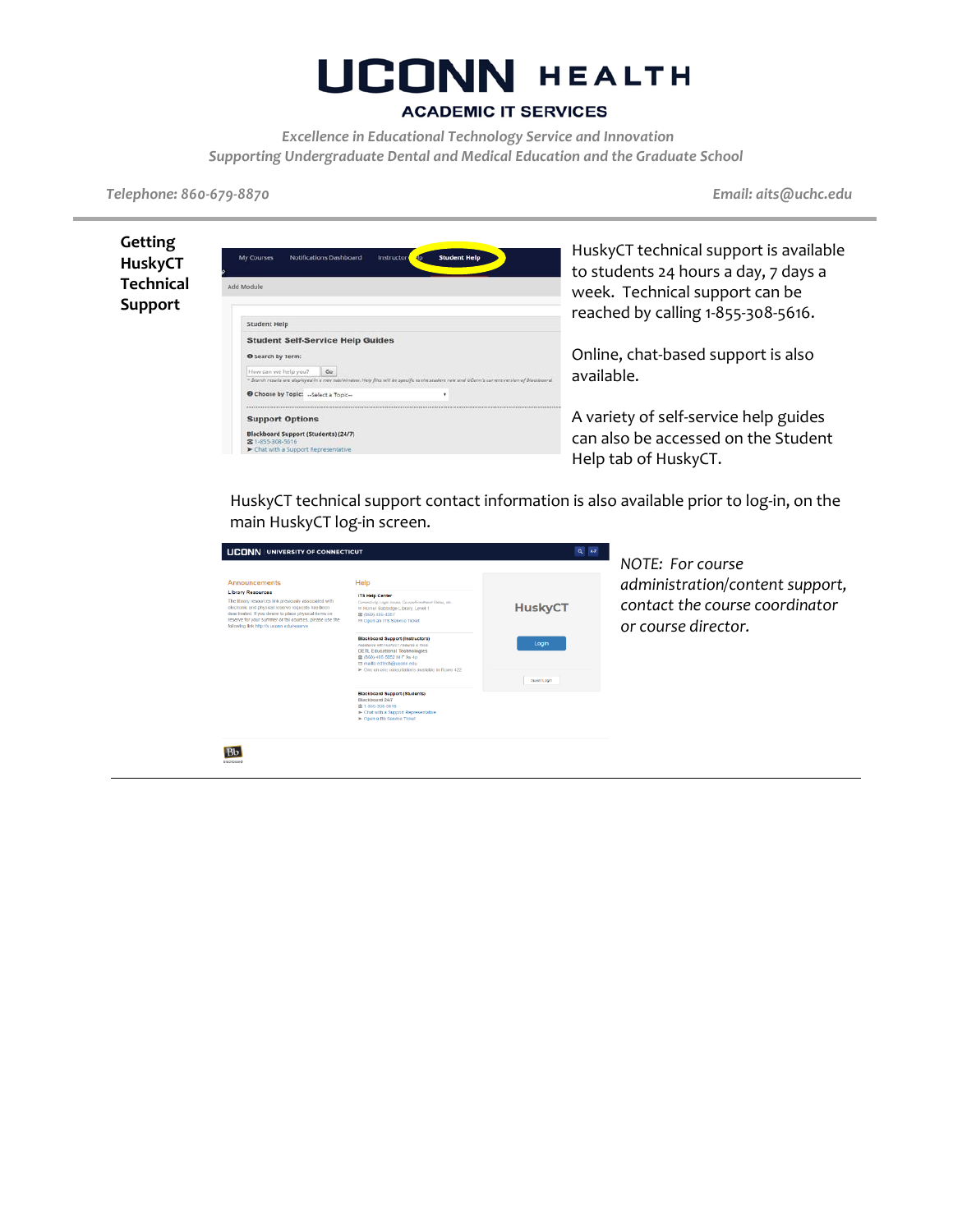#### **ACADEMIC IT SERVICES**

*Excellence in Educational Technology Service and Innovation Supporting Undergraduate Dental and Medical Education and the Graduate School*

*Telephone: 860-679-8870 Email: aits@uchc.edu*

**MDelta**  Each MDelta course follows a common course layout in HuskyCT, making it easier to find **Course**  course information and content. **Layout** o a UCONN <sup>®</sup> MЛ You will find the names of key course COrE C Home Page personnel, including the course 動 directors and course faculty on the **UCONN** Case Oriented Esse home page for each course. You will also find the name of the course coordinator and their contact information. .<br>İnfistopher Morosky, MD<br>İndian Antic, MD<br>İndian Antic, MD

> The menu bar on the left side of the course is your primary navigation tool and gives you access to additional course information and resources.

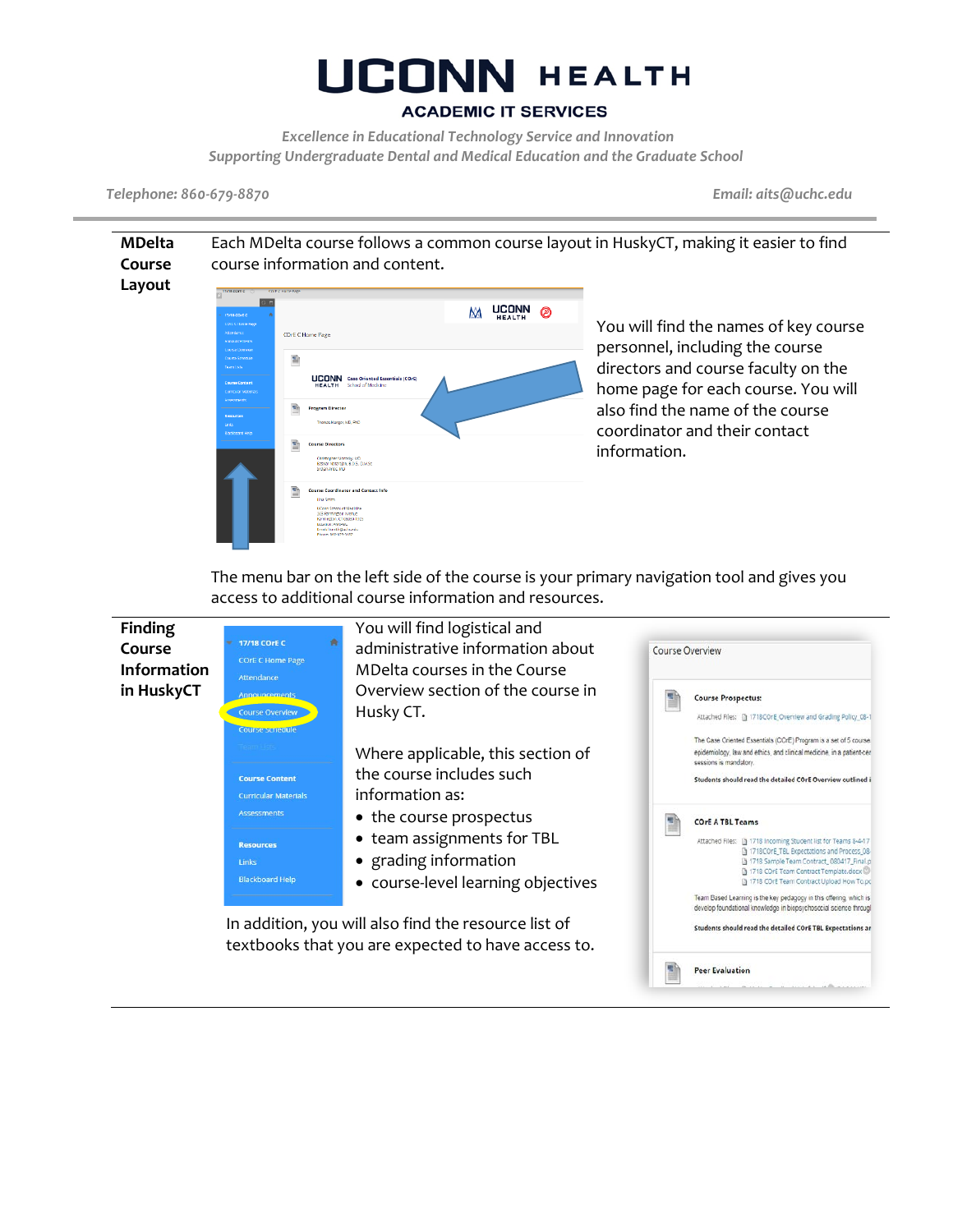#### **ACADEMIC IT SERVICES**

*Excellence in Educational Technology Service and Innovation Supporting Undergraduate Dental and Medical Education and the Graduate School*

*Telephone: 860-679-8870 Email: aits@uchc.edu*